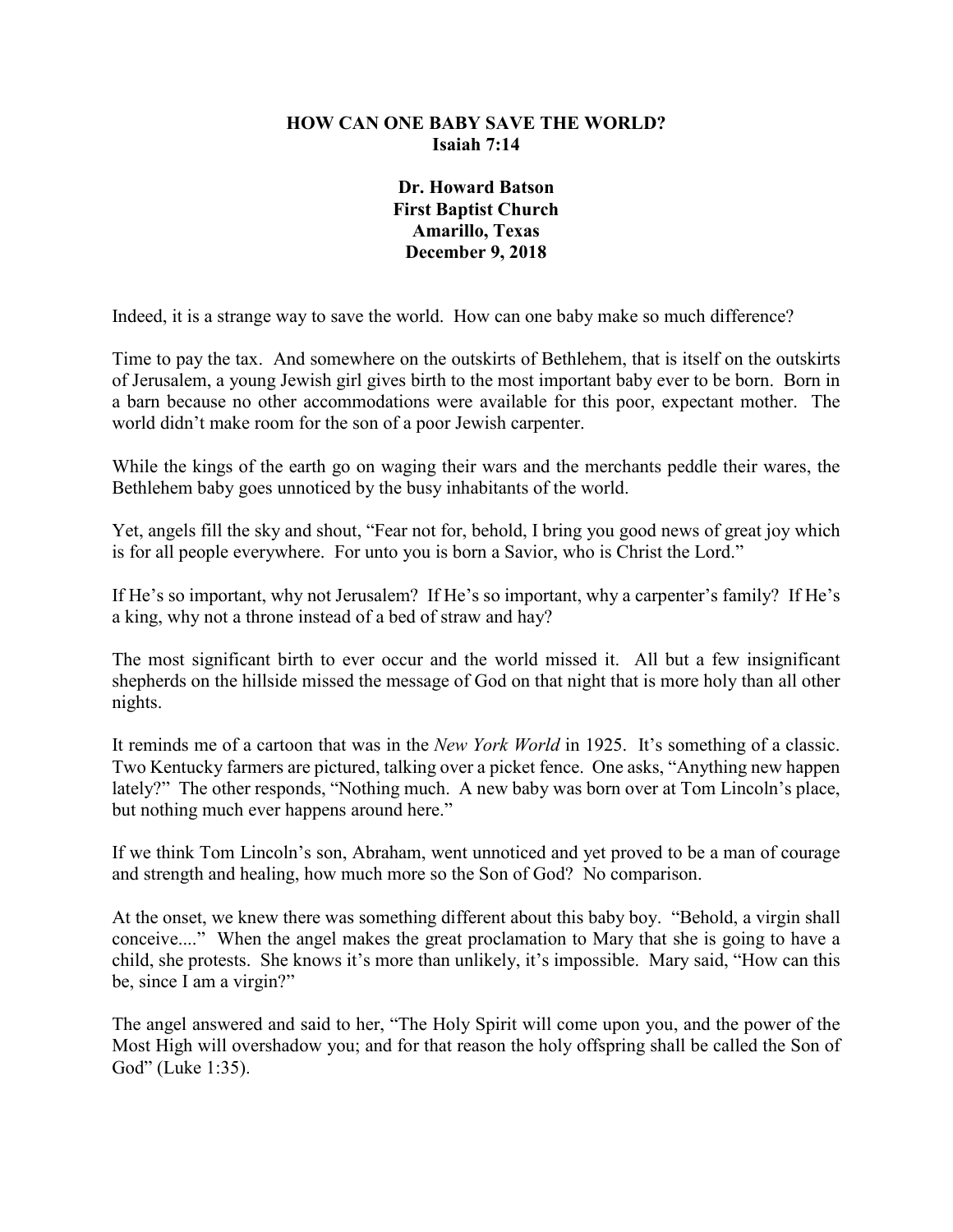With little fanfare and no acclaim, the little Jewish boy slips on to earth during the night. Unnoticed and unwelcomed. Unrecognized. And, at least by Herod and others, unwanted.

And on that single night, everything changed forever. This is the evening of our salvation.

Do we really understand the magnitude of the angelic message? Do we really comprehend what it means for Christ to dwell among men? Can we appreciate fully what God has done in sending His Son?

How can one baby save the world?

We're going to attempt to answer that question the next two Sundays. Today we begin with the first part of the sermon.

How can one baby save the world?

## **I. That baby saves us from our sins.**

Isn't that what the angel said? "Behold, I bring you good news of great joy which shall be for all the people; for today in the city of David there has been born for you a Savior, who is Christ the Lord. And this will be a sign for you: you will find a baby wrapped in cloths, and lying in a manger" (Luke 2:10-12).

A Savior? How can one baby save the world?

He is our Savior, the one to take away the sins of the world. In fact, His cousin John the Baptist, six months older than Jesus, when he saw his cousin begin His ministry, declared, "Behold, the Lamb of God who takes away the sins of the world" (John 1:29). Maybe the best description in all scripture of Jesus: The one who takes away the sins of the world.

Or in Matthew's account of the birth, when Joseph is told by the angel that it is okay to take Mary as his wife because that which is conceived within her is of the Holy Spirit. The angel said, "And she will bear a Son; and you shall call His name Jesus, for it is He who will save His people from their sins" (Matthew 1:21)

It's hard to understand how that baby can bear the burden of our sin.

There is a story about Bishop and Mrs. Monk Bryan that describes the inability of words to capture the message of the Bethlehem baby. On one Christmas Eve, the bishop's children were preparing to go to church for the candlelight service. On the way their son asked his father, "Dad, are you going to let us enjoy Christmas this year, or are you going to try to explain it again to everybody?"

Sometimes I feel like that. It's good news of great joy. He takes away our sins. But it's hard to comprehend, even harder to explain.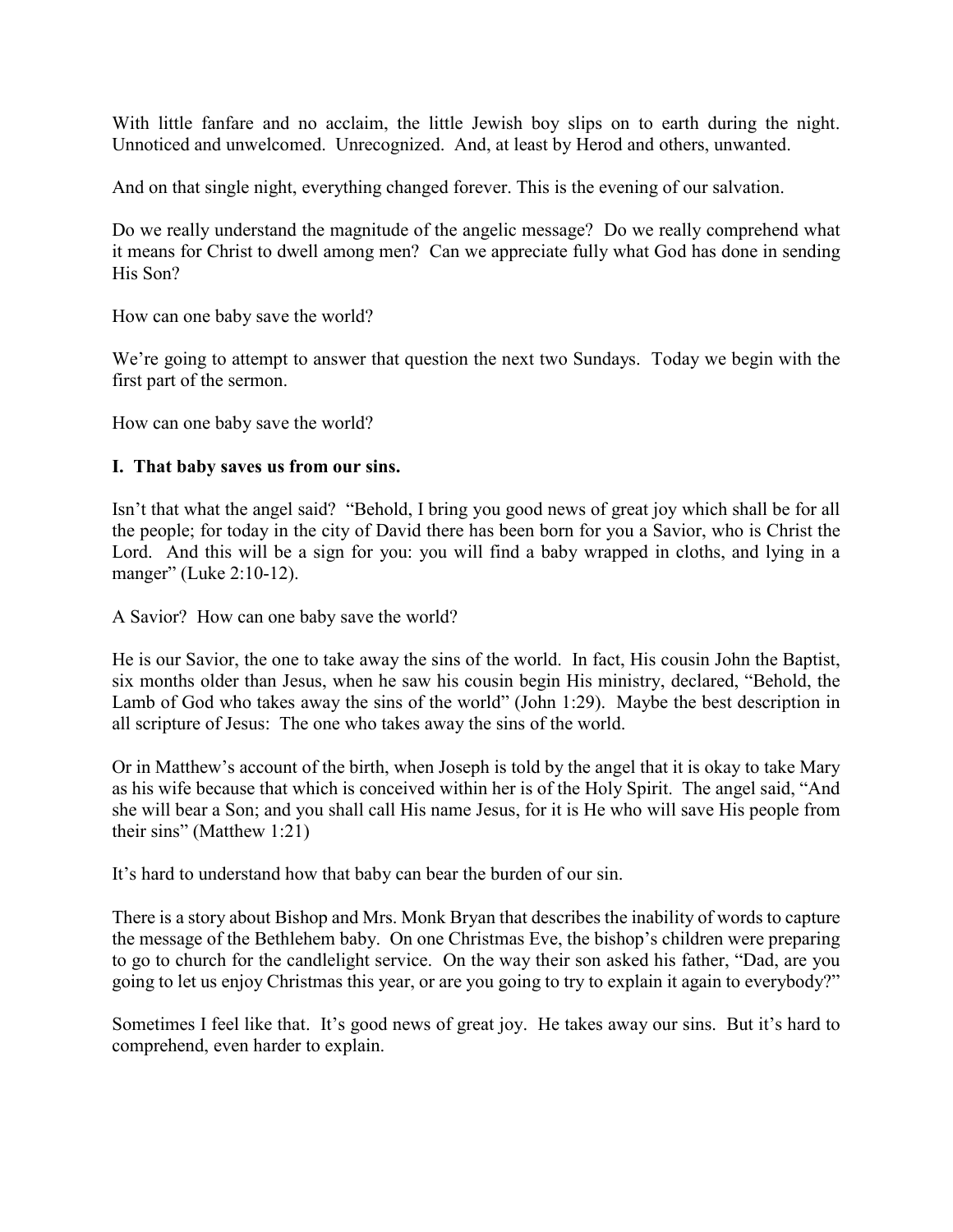Why would God love us that much? Why would Jesus be obedient and accept the death of a crucified criminal? Ponder. How could God give His Son for us?

The prophet Zechariah foresaw this baby long ago when he spoke for God, saying, "And I will pour out upon the house of David and on the inhabitants of Jerusalem, the Spirit of grace and of supplication, so that they will look on Me whom they have pierced; and they will mourn for Him, as one mourns for an only son, and will weep bitterly over Him, like the bitter weeping over [the death of] a first-born" (Zechariah 12:10)

The cross is awful and appalling.

**As Thomas Cahill wrote, "On Calvary, in the pause between the lancing of Christ and the arrival of Nicodemus with his hundred pounds of myrrh and aloes, his lengths of linen, and his permission from Pilate to remove the body and place it in the new-hewn garden tomb – in the deepest silence of human grief, on that most terrible of the world's many terrible hills – we recall the dry-throated prophecy of Zechariah rendered three hundred years earlier. (Thomas Cahill,** *Desire of the Everlasting Hills***, p. 301)**

We have pierced Him, and we mourn. And yet He was bruised for our transgressions.

This morning I ask you to wipe the sleep and slumber away from your eyes and greet the babe of Bethlehem and understand and confront the gospel anew.

The image of the crucified Christ haunts us. It haunts us because we know that it is our sin He bears on His back, because we know it is our place in which He dies. It haunts us because we know He's done no wrong and yet received the wrath of the Almighty.

This message of the babe of Bethlehem, the angel said, is something new. It is good news. It is not "a good news." It is "the good news" – the best news ever. It comes, breaking down in the original language, as "the good word."

"For God so loved the world that He gave His only begotten Son that whoever believes in Him should not perish but have everlasting life" (John 3:16). John, who wrote those words, said elsewhere in an epistle to the early church that God's Son cleanses us from all sin: "If we say that we have no sin, we are deceiving ourselves, and the truth is not in us. If we confess our sins, He is faithful and righteous to forgive us our sins and to cleanse us from all unrighteousness" (1 John 1:8-9).

How can a baby save the world? He saves us from our sin. He takes our place. He, who knew no sin, becomes sin for us.

And we don't have to carry around the baggage and the burden of the sins of our past. We can take them all to Calvary, lay them at the foot of the Bethlehem baby and walk away.

He saves us because He saves us from our sins.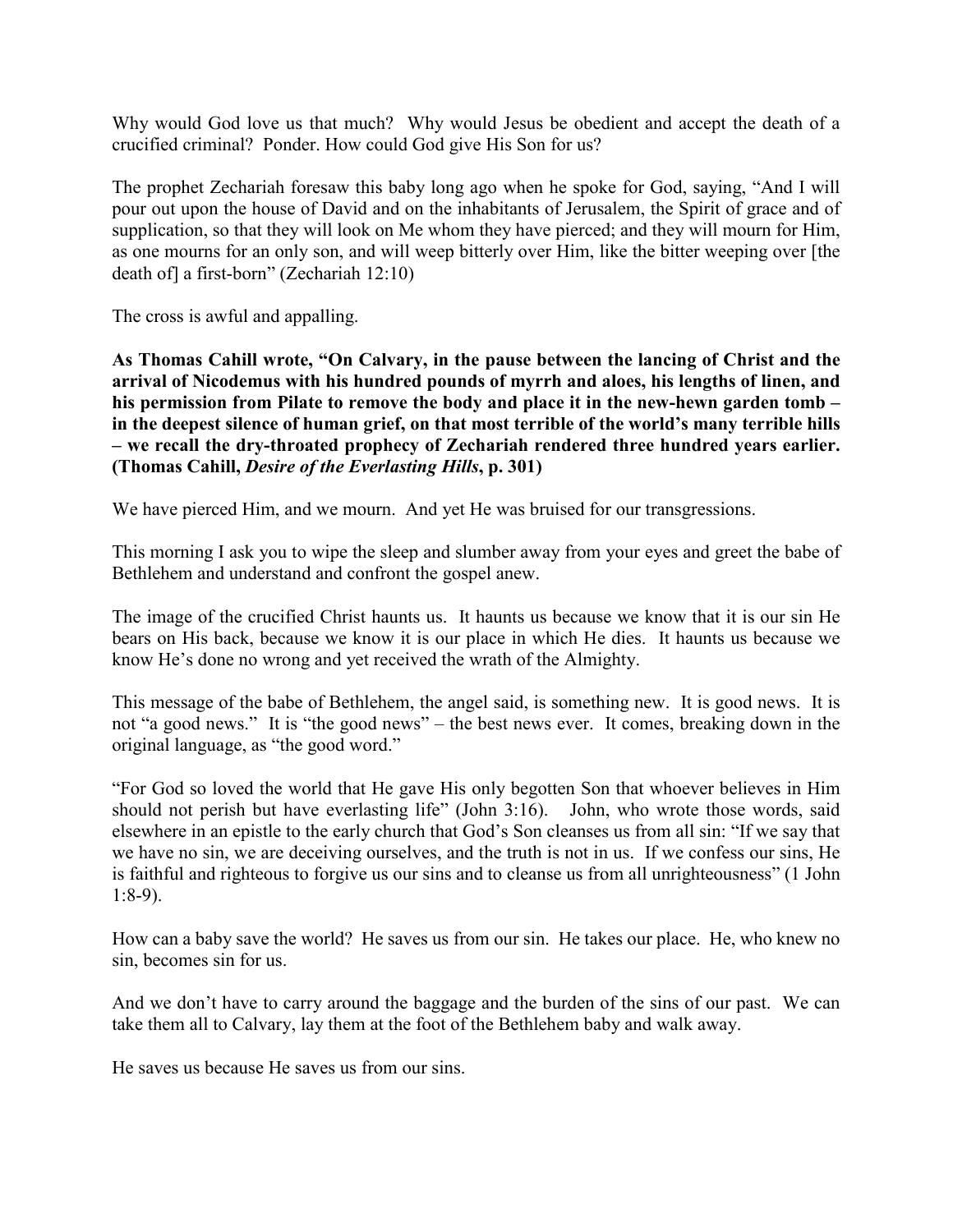## **II. He saves us from ourselves.**

By nature, we are such a selfish people. If you don't believe it, go around to our preschool department and watch the teacher hand out one cracker. There is not a baby in the buggy who will think, "Here, you take this one. I think I'm going to make sure you have a cracker before I take one." No, they grasp and they pinch. And I've watched them. A baby will even be eating his own cracker and reach over and steal the cracker of his Baptist brethren in the baby buggy. Shameful.

We are all, each one of us – every one of us – we are all about ourselves.

Ever have your son say to his sister, "Hey, you go ahead and take the big piece of cake this time. I got the big piece last time." It doesn't happen. Doesn't happen to adults. He saves us from ourselves.

**Malcolm Muggeridge, who is described as a supremely secular British curmudgeon, visited an Indian leprosarium run by the Missionaries of Charity, the sisters founded by Mother Teresa of Calcutta. He had always imagined secular humanism as the ideal worldview, but realized, while strolling through this facility, built with love for those whom no one wanted, that no merely humanist vision can take account of lepers, let alone take care of them. To offer humane treatment to humanity's outcasts, to overcome their lifetime experience of petty human cruelties, requires more than mere humanity. Humanists, he realized with the force of sudden insight, do not run leprosariums. (Thomas Cahill,** *Desire of the Everlasting Hills***, p. 305)**

By nature, we take care of ourselves and not others.

We hear the echo of the voice of Amos who indicted the Israelites for trampling on the poor while the wealthy built stone mansions. The people of his day deprived the poor of justice in the courts. They sold the needy for a pair of sandals and denied justice to the oppressed. Jesus also cared for the needs of people. He introduced His ministry as a fulfillment of Isaiah's promise that the Messiah would preach good news to the poor.

Scripture itself is a record of thousands of years of selfishness. In the case of the Old Testament, it's Lot choosing the greener ground over his uncle Abraham. Or Ahab murdering his poor neighbor, Naboth, to seize his vineyard. Or even King David stealing Uriah's wife. Or Achan hiding the stolen goods under his tent.

In the New Testament, it's the disciples arguing over who is going to be greatest, who is going to sit at the right and left hand of Christ when He sits on the throne? Or a prodigal son running away with the wealth of the family. Or even the older brother pouting at home because some of his future fortune has been squandered.

Yes, from David in the Old Testament to the disciples in the New, we are all plagued with self.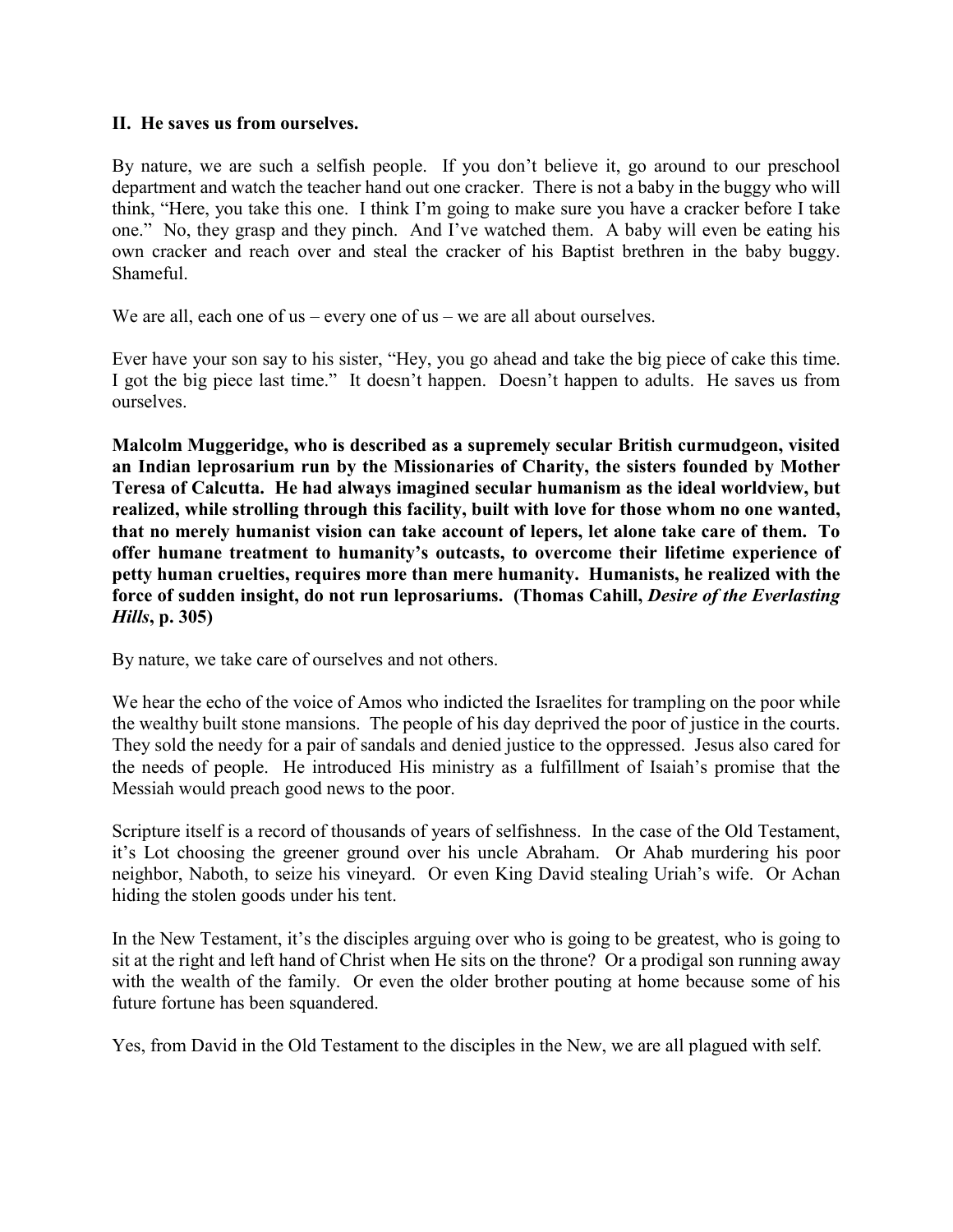In the birth narrative, in the Matthean account, we read about the awful ideas of Herod the horrible. (I've never thought "Herod the Great" suited him.)

An angel of the Lord appeared to Joseph in a dream, saying, " 'Arise and take the Child and his mother, and flee to Egypt, and remain there until I tell you; for Herod is going to search for the Child to destroy Him." And Joseph arose and took the Child and His mother by night, and departed for Egypt" (Matthew 2:13-14).

Herod could not accept the fact that someone else might take his place, someone else might have his power, someone else might receive his praise. So, in the center of selfish humanity, he searches for the baby to kill him and destroys the babies of Bethlehem to stop the new king.

We're all that wicked Herod by our human nature. But there is something about the Bethlehem baby that saves us, even from our self-centeredness.

As He gives Himself for us, we can, likewise, give ourselves to others.

A monk found a precious stone, a precious jewel. A short time later, the monk met a traveler, who said he was hungry and asked the monk if he would share some of his provisions. When the monk opened his bag, the traveler saw the precious stone and, on an impulse, asked the monk if he could have it. Amazingly, the monk gave the traveler the stone. The traveler departed quickly, overjoyed with his new prized possession.

However, a few days later he came back, searching for the monk. He returned the stone to the monk and made a request: "Please give me something more valuable, more precious than this stone. Please impart to me that which enabled you to give me this precious stone!"

As He saves us from our own selfish ambitions, we find purpose in something beyond who we are and what we have. Do you understand how important that is? Without the gospel, our life amounts to trying to amass a wealth to satisfy our own selfish desires, to please ourselves with pleasure? Do you understand what you are reduced to without the story of Jesus? Can't you see how one baby saves the world? That without Him, all we have is individuals fighting for the biggest pile of chips. Without Him, all we have is nations rising against nations, trying to expand their boundary lines across the border of their neighbor.

By nature, we do not share. By nature, we hoard. By nature, we do not serve others. By nature, we serve ourselves.

**Fred Craddock tells the story of a missionary sent to preach the gospel in India near the end of World War II. After many months, the time came for a furlough back home. His church wired him the money to book passage on a steamer, but when he got to the port city he discovered a boatload of Jews had just been allowed to land temporarily. These were the days when European Jews were sailing all over the world literally looking for a place to live, and these particular Jews were now staying in attics and warehouses and basements all over that port city.**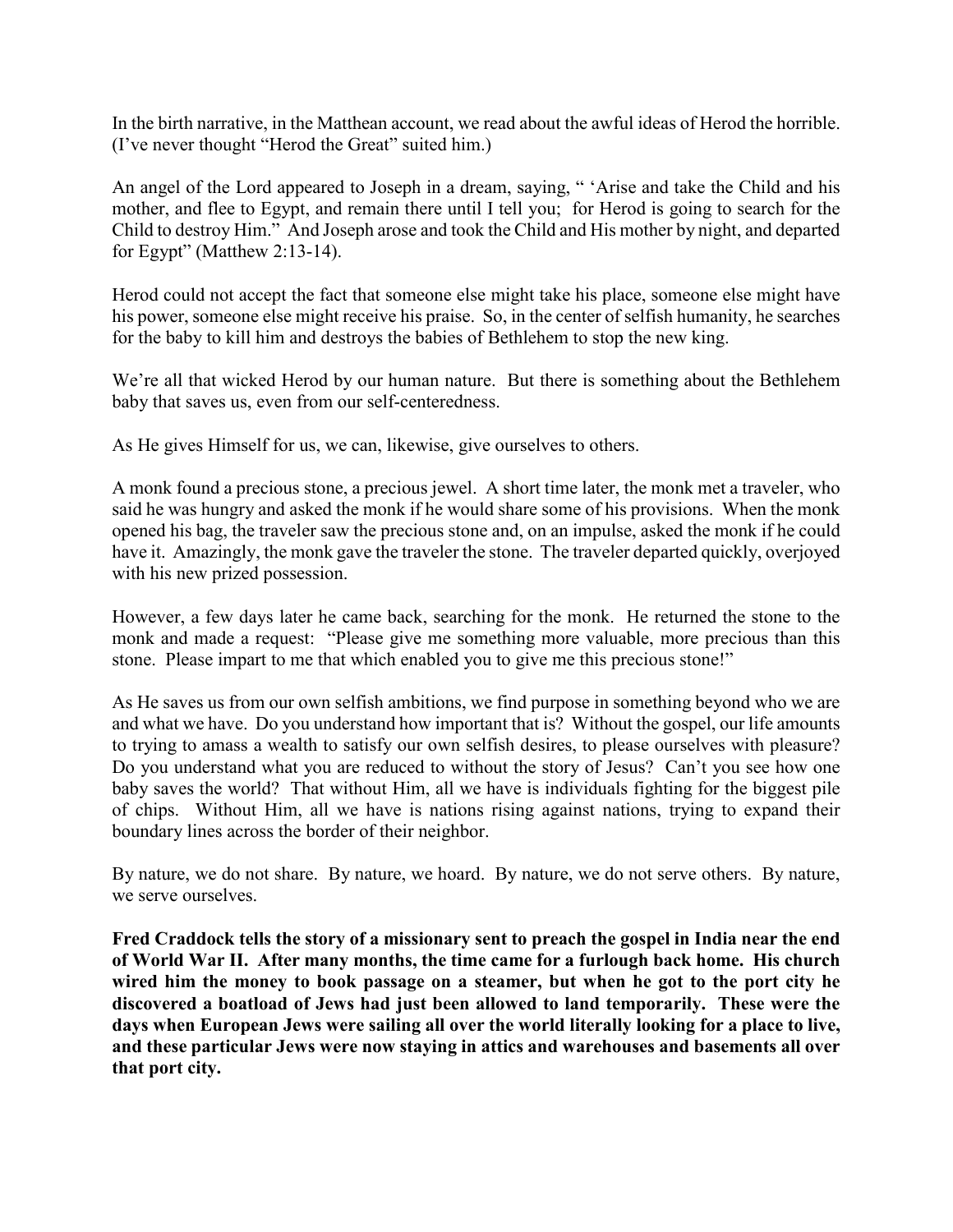**It happened to be Christmas, and on Christmas morning the missionary went to one of the attics where scores of Jews were staying. He walked in and said, "Merry Christmas." The people looked at him as if he were crazy and responded, "We're Jews."**

**"I know that," said the missionary, "but what would you like for Christmas."**

**In utter amazement, the Jews responded, "Why, we'd like pastries, good pastries like the ones we used to have in Germany."**

**So the missionary went out and used the money for his ticket home to buy pastries for all the Jews he could find staying in the port.**

**Of course, then he had to wire home asking for more money to book his passage back to the States. Not surprisingly, his superiors wired back, asking what happened to the money they had already sent. He wired that he had used it to buy Christmas pastries for some Jews.**

**His superiors wired back, "Why did you do that? They don't even believe in Jesus."**

**He wired back, "Yes, but I do." (www.homileticsonline.com)**

The point is clear. The Bethlehem baby saves us from our selfish ambitions to where we can think beyond ourselves to those around us.

**Michael Yaconelli told a story about a deacon in his church who wasn't doing a very good job ministering to those in the church family. He just didn't do what a deacon was supposed to do. You might call him a dead-beat deacon.**

**One day he said to the deacon, "I've got a group of young people who go to the old folks home and put on a worship service once a month. Would you drive them to the old folks home and at least do that?"**

**"Okay," the deacon agreed. He could at least drive the young people so they could minister.**

**The first Sunday the deacon was at the old folks home, he was in the back with his arms folded as the kids were doing their thing up front. All of a sudden, someone was tugging at his arm. He looked down, and there was an old man in a wheelchair. He took hold of the old man's hand, and the old man held his hand all during the service. The next month that was repeated. The man in the wheelchair came and held the hand of the deacon.**

**The next month, the next month, and the next month. Hand in hand.**

**Then the old man wasn't there. The deacon inquired and was told, "Oh, he's down the hall, right hand side, third door. He's dying. He's unconscious, but if you want to go down and pray over his body, that's all right."**